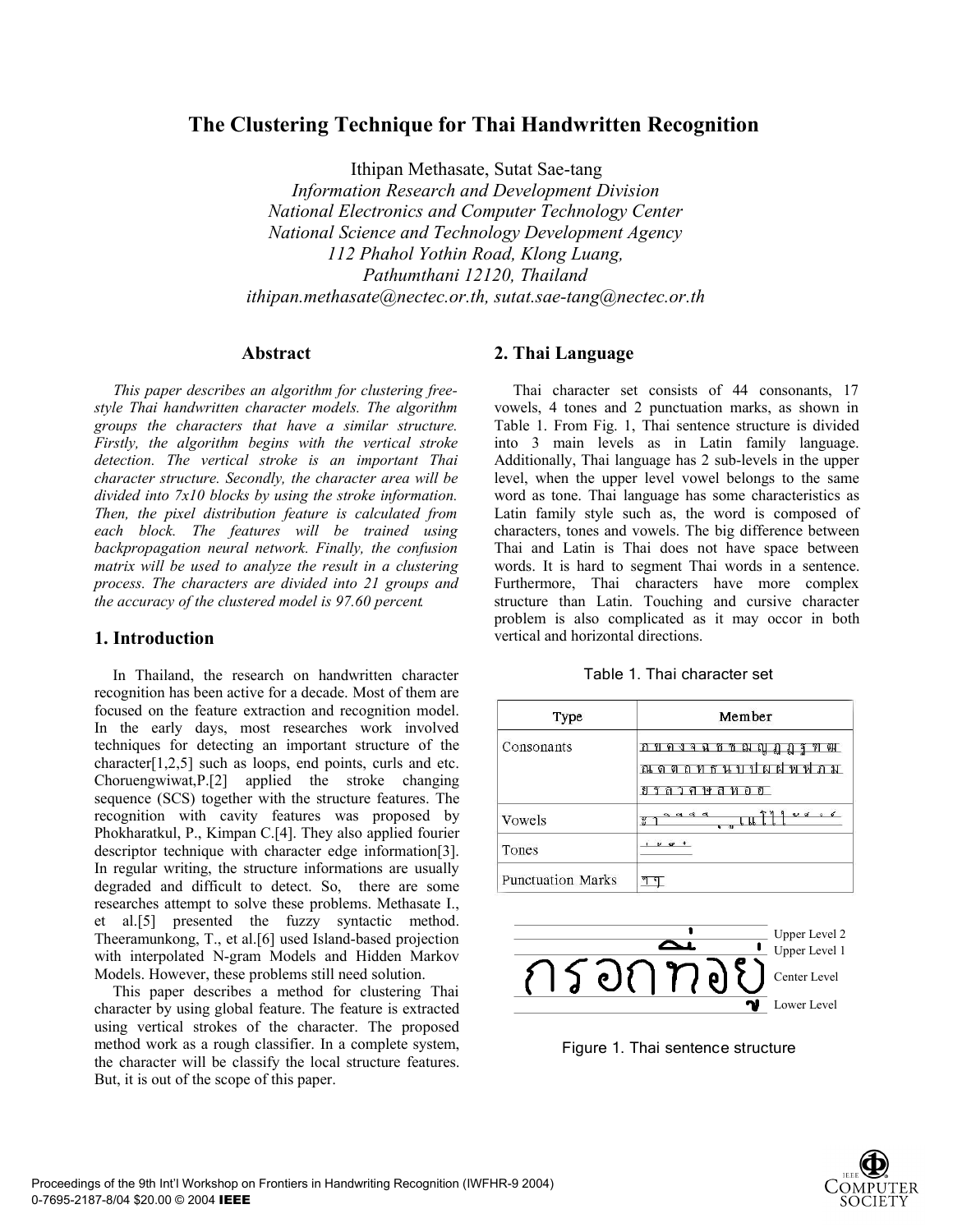Figure 2. Sample of some similar characters

Some Thai characters have similar structures as shown in Fig 2. They can be identified by using local features, such as loop or curl. However, some character distortions are from the writing style and the writing environment. The variation of feature pattern may be the reason of failure in the feature extraction technique.

As mention above, the variation of handwritten character directly affects to the local features. So, the local feature extraction can not work efficiently with ambiguous handwriting. On the other hand, the global feature,such as the projection or pixel distribution, still has the characteristic of the structure, but this is not enough to recognise them completely.



3-1. The variation of top-left loop feature



3-2. The touch of internal stroke may cause the variation of edge feature

Figure 3. Some structure features variation

# **3. Character Structure Feature**

In the proposed modeling method, the character model is represented by a set of global features. The distribution of the pixels in spatial domain is used as a global feature. The pixel distribution feature plays an important role in printed Thai OCR, but it could not work efficiently when applied in a various problems as handwritten domain. Fortunately, Thai consonants have a remarkable vertical strokes. With this feature, the adaptive block can be applied. Then the image area is divided into 10x7 blocks. The size of the blocks are determined by considering from the vertical stroke and they may not be assigned equally. The pixels in each block are averaged and used as an input feature to the neural network.

### **3.1 Vertical Stroke Detection**

From Fig 3-2, the same character "and" are shown in various writing styles. The local features are distorted by touching problem, but the 3 main vertical strokes are still detectable. And the local features are in the same relative position with the strokes. So, the vertical strokes are used as reference points. The procedure for the vertical stroke detection is as follows.

• Project the pixel in the vertical direction.

• Smooth the projection by averaging technique.

 • Find projection peaks and local minimum around the peaks.

 • Find the projection hill by using the Triangle method [7]. Fig 4 depicts the method to locate the base of hill peak. A line is constructed beween the peak A and the reference point, image boundary, B. For each x-axis value from A and B, the distance(d) from the top of the projection to the connecting line AB was calculated. The x-axis value with the maximum distance is the base of the hill. The hill base values are calculated both in left and right side.

 • Find the connectivity of the stroke within the base area. The shortest path between the highest pixels and lowest pixel y coordinate is found.

 • Validate the hill area by considering from connected stroke path. If the path is within the hill bases more than 0.75 of the length of the path, it illustrates that there is a vertical stroke in this hill area base.



Figure 4. triangle method method.



5-2. Hill boundary and the shortest stroke path.

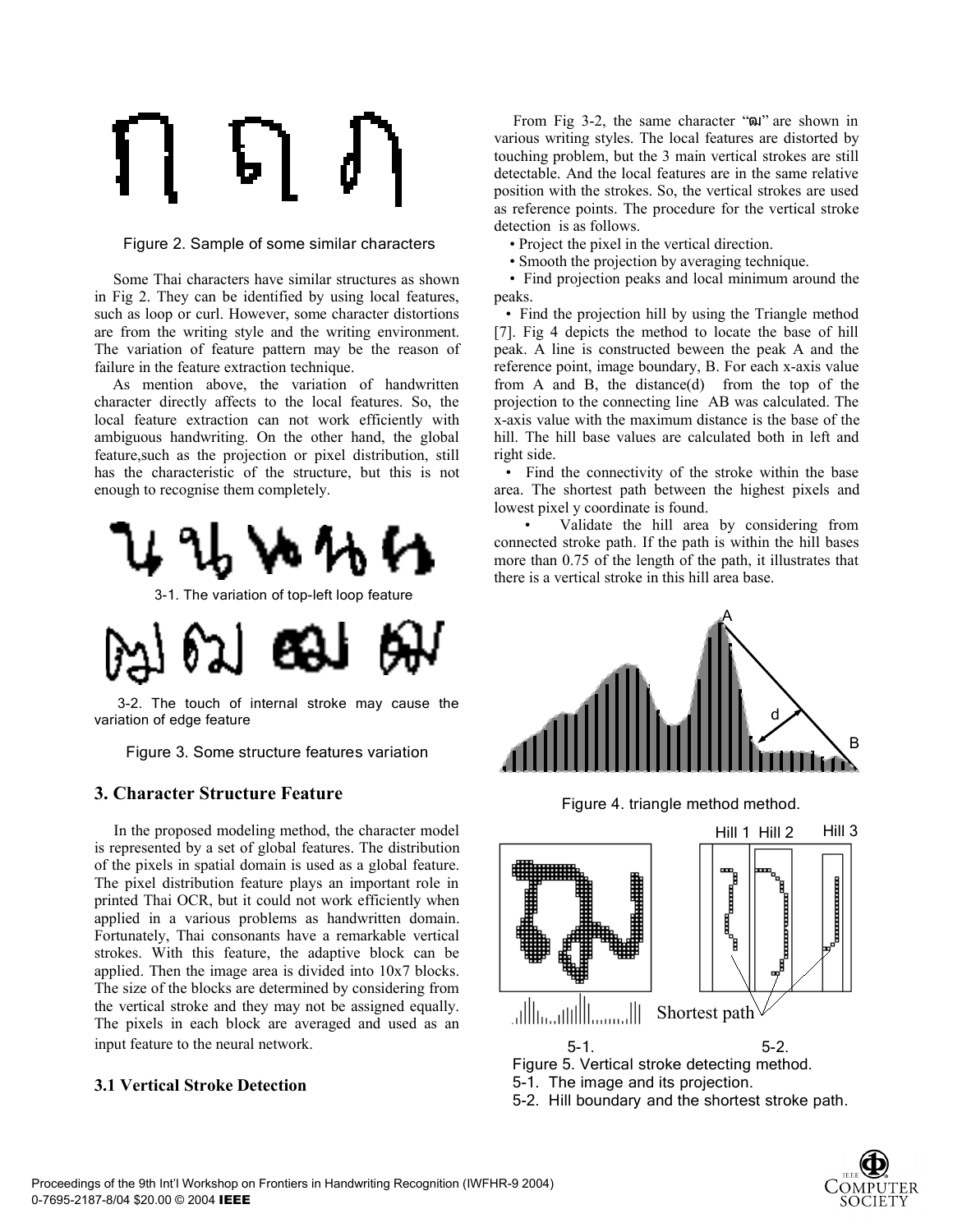#### **3.2 Block Adjustment**

In a nonlinear normalization, the image is divided according to the density of the pixel, unlikely, our method devides the image from the vertical stroke structure. In the research of Theeramunkong, [6] it was showed that Thai characters have more information in horizontal direction than in vertical direction. So, we assign a largher number of blocks for horizontal direction. The character is divided into 7 x 10 blocks. The character is divided in to 7 vertical parts equally. The character is also divided into 10 horizontal parts following this algorithm.

*• if there is a space between left boundary of the imag e and left boundary of the first hill, then assign the first b lock for that space.*

*• if there is a space between right boundary of the image and right boundary of the last hill, then assign the last block for that space.*

 *• if there is a hill in the left side,then assign 1-2 blocks from left for the hill.*

 *• if there is a hill in the right side,then assign 1-2 blocks from right for the hill.*

 *• if there is a hill in the middle, then assign 1-2 block s in the central* 

 *• For others, divided it equally.*

The blocks are assigned to fit the position of the hills and gaps. The algorithm begins with the detection of the hill and the gap on the left side of the image. The size of the blocks are depend on the size of the hill. If the hill has a large size, the algorithm will be assigned more than one block for that hill.

The pixels in each block are averaged. Then the 70 dimensions feature is trained by a neural network model.



Figure 6. The character is divided in 7x10 blocks.

#### **3. Clustering Method**

The confusion matrix is used to analyze the result from neural network model. The characters that get low recognition rate will be grouped with the another character that have a highest error score. Table 2 shows the confusion matix. The values in the column i and row j position is the number of the j<sup>th</sup> character datas that answer

as i<sup>th</sup> character. For example, the second group of characters, "ข", are answer as "ข" for 52 characters at the 39.31 percent recognition rate. ,The recognition rate of character "ข" is lower than the threshold, so it is grouped with the character "บ" that have a highest error score in the second row. All of the characters are applied this condition. Then the grouped datas are trained again. These processes are iterated until all of the character groups reach the threshold. The threshold is computed by the following equation:

| 90.                               | $\therefore$ Threshold $>90$    |
|-----------------------------------|---------------------------------|
| $Threshold = \{ Average Accuracy$ | $:70 <$ Threshold $< 90$        |
| 70                                | $\therefore$ Threshold $\lt 70$ |

The clustering method is shown in Fig 7. From the result, the characters that have a similar structure will be merged into the same group. Moreover, some characters, that extremely difference in printed, are grouped because they look similar in a writing style.



Figure 7. The clustering method

Table 3. The train/test result

| <i><u><b>Iteration</b></u></i><br>(cycles) | <b>Accuracy Rate (%)</b> | <b>Number</b><br>of Class |
|--------------------------------------------|--------------------------|---------------------------|
|                                            | 64.17                    | 60                        |
| $\mathfrak{D}$                             | 87.42                    | 47                        |
|                                            | 93.23                    | 29                        |
|                                            | 95.38                    | 22                        |
|                                            | 97.60                    | 21                        |

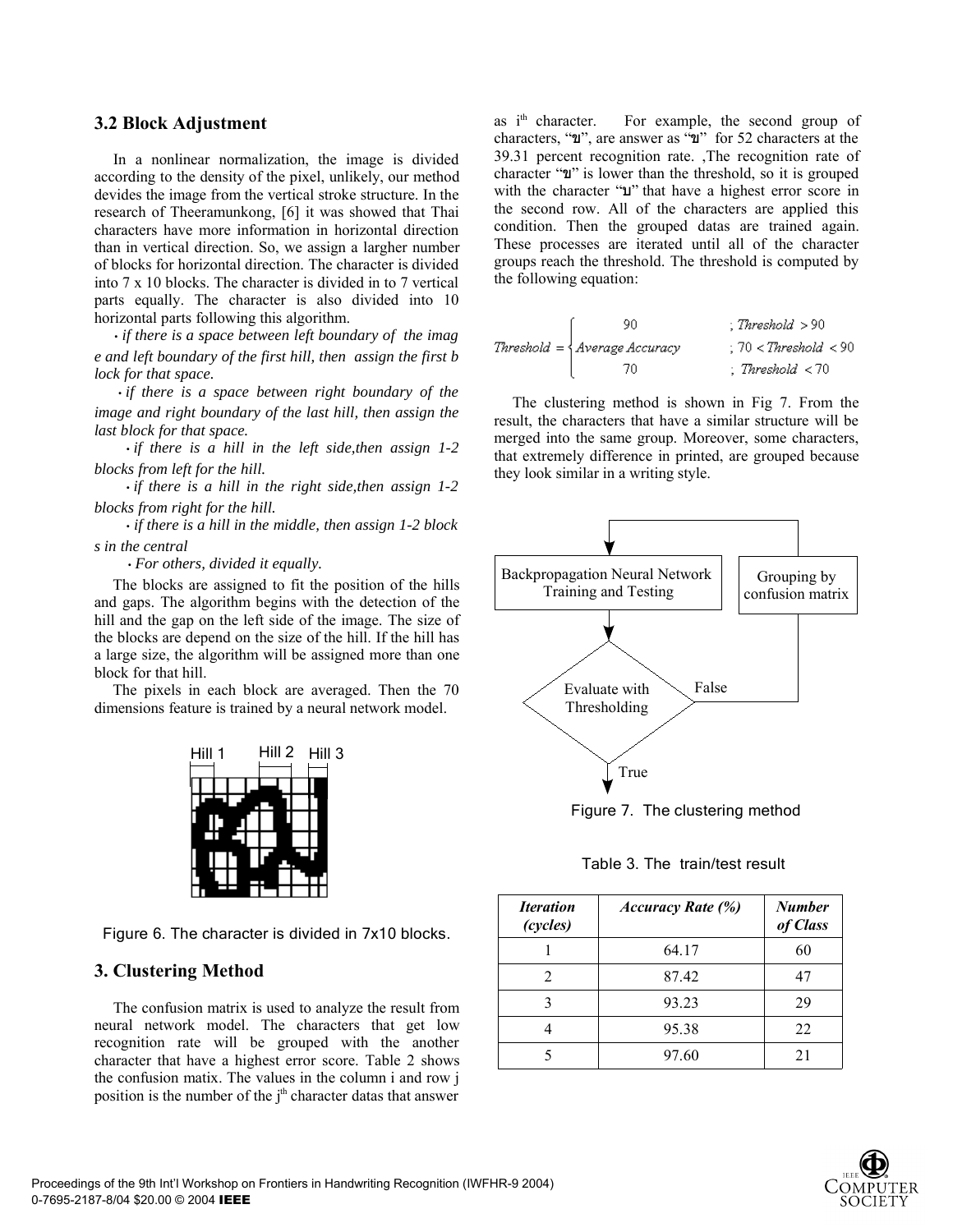## **4. Experimental Result**

The database, that is used in this experimental, is from isolate character set, Nectec Corpus. It collected from 68 writers with each person written twice and scanned with 200 dpi. The characters(totally 9,020 characters) are devided into a training(5,940 characters), and testing sets (3,080 characters).

As shown in Table 3, the accuracy of the networks are increased in each iteration. At the  $5<sup>th</sup>$  iteration, all of clustered model have a accuracy rate higher than the threshold, so the clustering is stopped. The characters that have the same structure are clustered in the same group. Furthermore, the experiment shows that there are some characters that have a similar stucture due to the writing variation. In some characters, only global feature is enough to separate itself with the others. Table 4 shows the clustering result of Thai character set. Our method yield a total recognition rate at 97.60 percent of 21 groups of character.With the smaller group of characters, it will simplify the overall problem.

Table 4 the total recognition rate of 23 character groups

| <b>Character Group</b> | <b>Recognition Rate (%)</b> |
|------------------------|-----------------------------|
| ก ถ ภ                  | 98.92                       |
| ขขฆบมยษ                | 98.69                       |
| คตดค                   | 98.99                       |
| งจ                     | 97.66                       |
| ฉลวอา                  | 91.23                       |
| ช ซ ธ ฐ ร ฮ            | 94.38                       |
| ฌ ฒ ณ ญ                | 96.29                       |
| ฏ ฎ                    | 98.28                       |
| ฑ ทห                   | 94.17                       |
| น พ                    | 98.61                       |
| ป                      | 99.98                       |
| ผ                      | 94.52                       |
| ฝ                      | 93.65                       |
| พ                      | 99.98                       |
| ฟ                      | 97.26                       |
| ศสฟ์                   | 95.9                        |
| อุ อู                  | 99.98                       |
| อ๋ อ่                  | 93.32                       |
| อิอีอึอือั             | 96.65                       |
| อ็อ์อ๊อั               | 98.23                       |

| <b>Character Group</b> | <b>Recognition Rate (%)</b> |  |  |  |
|------------------------|-----------------------------|--|--|--|
| ፲ሂጊ                    | 9745                        |  |  |  |
| total                  | 9733                        |  |  |  |

### **5. Conclusion and Future work**

This paper has described an algorithm for clustering Thai character models. The algorithm begins with the vertical stroke detection that is one of the important feature in Thai characters. The character area is divided in to 7x10 blocks using the stroke information. The average of black pixels is calculated for each block. The calculated value is used as a pixel distribution feature. Then the feature will be trained by neural network. The confusion matrix is used as a tool for analyse the trained result in a clustering process. The result shows that the clustering yield a 97.60 percent recognition rate for 21 groups. This clustered model, can be used as a rough classify model or used as a global feature that reflects the structure meaning of the characters.

As mentioned, a single global or local features are not enough but they would be combined together. So, the study on the variation of the structure models and the robust feature extraction techniques are our current focus.

# **10. References**

[1] Airphaiboon S., Sangworasil M., Kondo S., "Off-line Handwritten Thai characters from Word Script" Proceedings of the 12<sup>th</sup> IAPR International, vol.2, 1994, pp. 445-449.

[2] Choruengwiwat P., Jitapunkul S., Wuttisittikulkij L., Seehapan P., "Distintive Feature Analysis for Thai Handwritten Charactwer Recognition Based on Modified Stroke Changeing Sequence", Proceedings of the IEEE Asia-Pacific Conference on Circuit and Systems, November, 1998.

[3] Phokharatkul P., Kimpan C., "Recognition of Handprinted Thai Characters Using the Cavity Features of Character Based on Neural Network." Proceedings of the IEEE Asia-Pacific Conference on Circuit and Systems, November, 1998.

[4] Phokharatkul P., Kimpan C., "Handwritten Thai Character Recognition Using Fourier Descriptors and Genetic Neural Networks." Proceedings of the Symposium on Natural Language Processing, May, 2000.

[5] Methasate I., Jitapunkul S., Kiratiratanaphrug K., Unsiam W., "Fuzzy Feature Extraction for Thai Handwritten Character Recognition" Proceedings of the Symposium on Natural Language Processing, May, 2000.